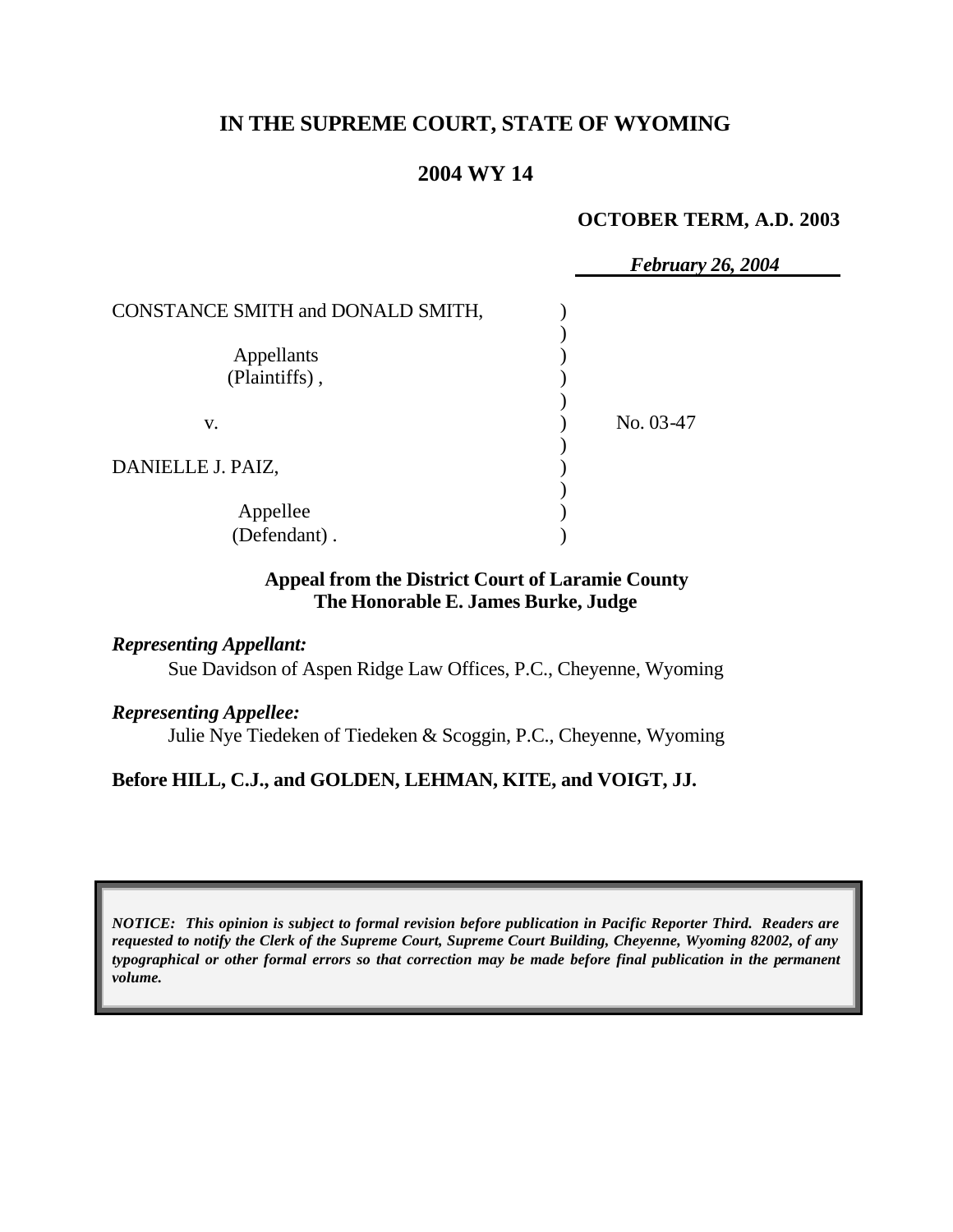## **HILL, Chief Justice.**

[¶1] Constance and Donald Smith filed a negligence action against Danielle J. Paiz (Paiz) seeking to recover damages arising out of an automobile accident. Prior to trial, the district court issued an order limiting the testimony of Connie Smith's (Smith) treating physicians to factual matters only because Smith had failed to timely designate them as expert witnesses. Finding no abuse of discretion, we affirm.

### **ISSUES**

[¶2] Smith frames the issue on appeal as follows:

Was reversible error committed when the trial court prohibited the treating healthcare providers of Connie Smith from testifying to all facts of the condition and treatment of Connie Smith, including but not limited to diagnosis and prognosis?

Paiz phrases the issue differently:

Did the Trial Court abuse its discretion by prohibiting witnesses who had not been listed as experts from giving expert opinions on diagnosis, treatment and prognosis for [Smith] and limiting their testimony to factual matters?

## **FACTS**

[¶3] On December 17, 2001, Smith filed a negligence action against Paiz. Smith alleged that Paiz negligently operated her motor vehicle causing an accident resulting in injury. Smith's husband was also a party, claiming loss of consortium. The district court issued a Scheduling Order, which required Smith to designate her expert witnesses:

> The Plaintiff shall designate expert witnesses and provide the Defendant with a brief outline of the testimony of each expert by April 15, 2002.

On April 15, Smith filed a Designation of Plaintiff's Expert naming one expert, Dr. Kanter. Pursuant to the Scheduling Order, Paiz filed her Designation of Expert Witnesses on May 24, 2002. Included in Paiz's designation were two of Smith's treating physicians, Dr. Fischer and Dr. Rangitsch.

[¶4] On June 21, 2002, Smith filed her Pretrial Memorandum, which listed six of her treating physicians as witnesses: Dr. Barnes, Dr. Vernon, Dr. Reckling, Dr. Greene, Dr. Rangitsch, and Dr. Fischer. In the memorandum, Smith stated that these healthcare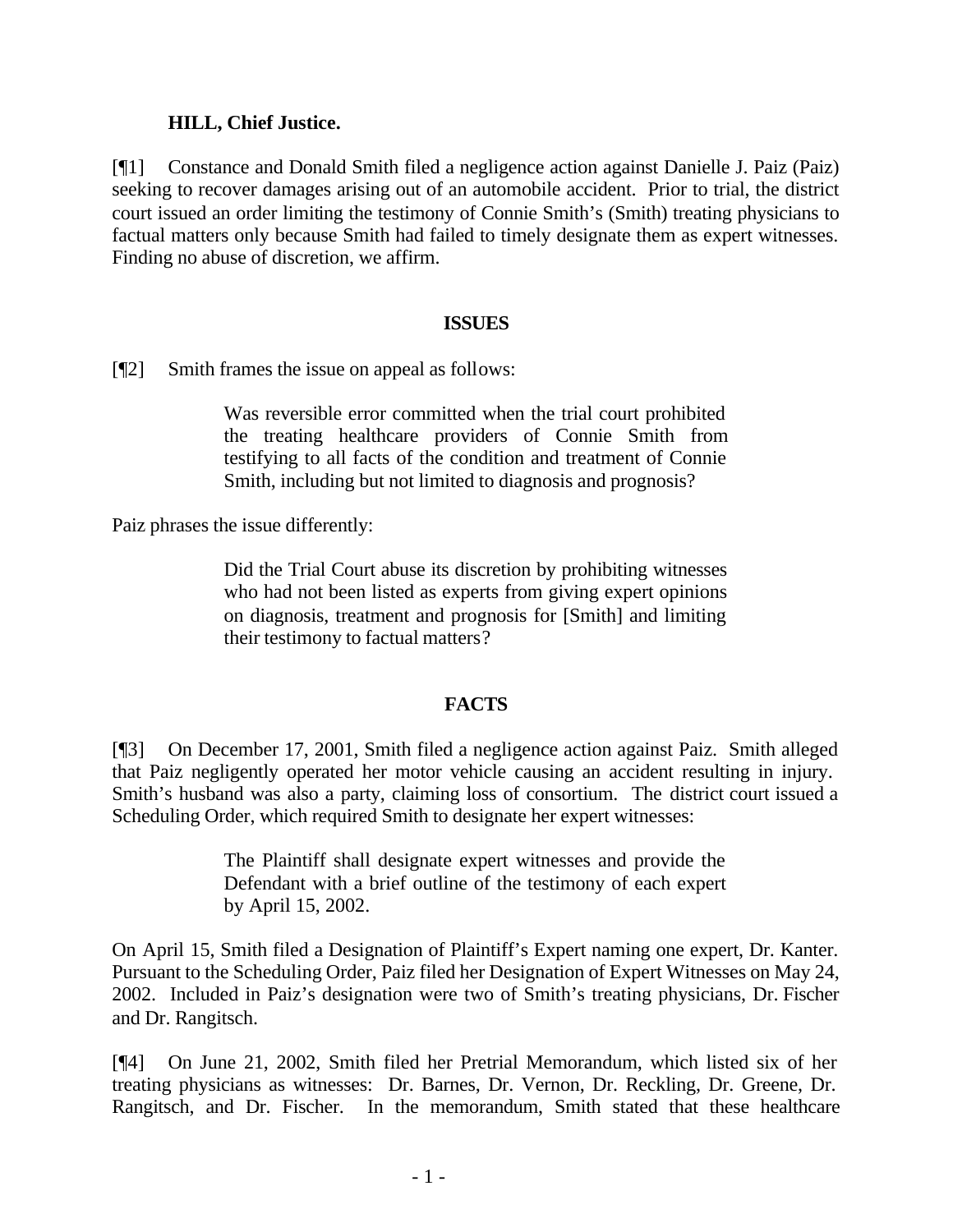providers would testify about Smith's treatment and "current condition, and prognosis for her future health care needs." Paiz responded with a Motion to Strike the named doctors as witnesses on the grounds that they had not been designated as expert witnesses pursuant to the court's Scheduling Order. Paiz claimed the late designation prejudiced her because "all of [Smith's] strategy in the case and decisions with regard to [Paiz's] own expert witness designation and independent medical examinations" were based on Smith's designation of only Dr. Kanter as an expert.

[¶5] Paiz reiterated her position in a Supplement to Motion to Strike Witnesses, and Smith responded with a Memorandum in Opposition to [Smith's] Motion to Strike Witnesses. Relying on W.R.C.P.  $26(b)(4)$ ,<sup>1</sup> Smith contended that she did not have to designate her treating physicians as expert witnesses because they had not acquired or developed their knowledge or opinions in anticipation of litigation or trial and, accordingly, were not experts. She also argued that no prejudice attached to Paiz because of the failure to designate the treating physicians as experts. Smith stressed that Paiz was in possession of all of her

. . . .

l

(A) (i) A party may through interrogatories require any other party to identify each person whom the other party expects to call as an expert witness at trial, to state the subject matter on which the expert is expected to testify, and to state the substance of the facts and opinions to which the expert is expected to testify and a summary of the grounds for each opinion.

(ii) A party may depose any person who has been identified as an expert whose opinions may be presented at trial. Upon motion, the court may order further discovery by other means. Such deposition or other discovery is subject to such restrictions as to scope and such provisions, pursuant to subdivision  $(b)(4)(C)$ , concerning fees and expenses as the court may deem appropriate.

- (B) A party may discover facts known or opinions held by an expert who has been retained or specially employed by another party in anticipation of litigation or preparation for trial and who is not expected to be called as a witness at trial, only as provided in Rule 35(b) or upon a showing of exceptional circumstances under which it is impracticable for the party seeking discovery to obtain facts or opinions on the same subject by other means.
- (C) Unless manifest injustice would result:
	- (i) The court shall require that the party seeking discovery pay the expert a reasonable fee for time spent in responding to discovery under subdivisions  $(b)(4)(A)(ii)$  and  $(b)(4)(B)$ ; and
	- (ii) With respect to discovery obtained under subdivision  $(b)(4)(A)(ii)$ the court may require, and with respect to discovery obtained under subdivision  $(b)(4)(B)$  the court shall require, the party seeking discovery to pay the other party a fair portion of the fees and expenses reasonably incurred by the latter party in obtaining facts and opinions from the expert.

<sup>1</sup> **Rule 26. General provisions governing discovery.**

<sup>. . . .</sup>

<sup>(</sup>b) *Discovery scope and limits*. – Unless otherwise limited by order of the court in accordance with these rules, the scope of discovery is as follows:

<sup>(4)</sup> Trial Preparation: Experts. – Discovery of facts known and opinions held by experts, otherwise discoverable under the provisions of subdivision  $(b)(1)$  and acquired or developed in anticipation of litigation or for trial, may be obtained only as follows: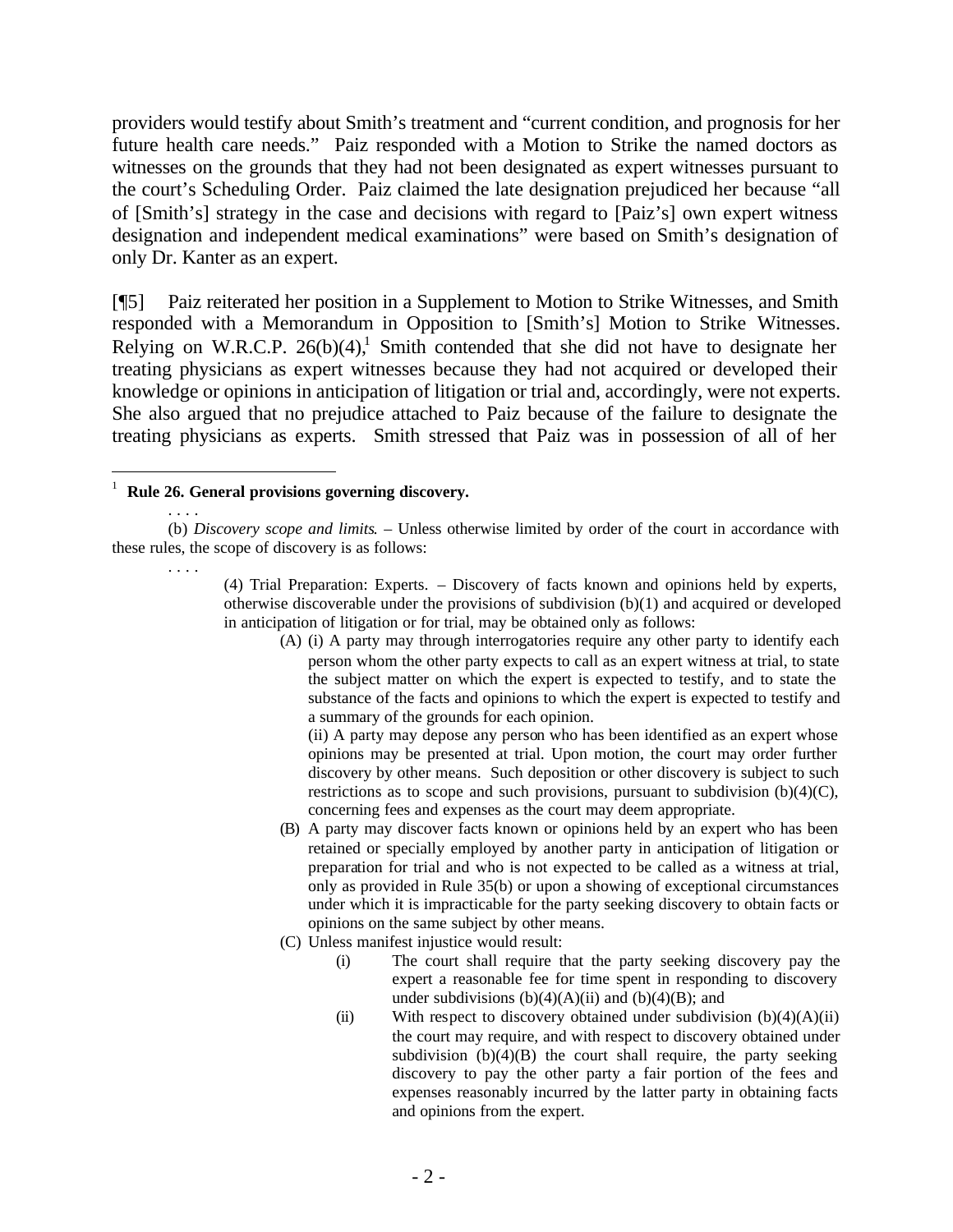medical records and had deposed several of the witnesses. Smith concluded that since Paiz had access to the records on which the treating physicians' opinions would be based and had the opportunity to depose each of them, she could not then claim prejudice.

[¶6] On July 17, 2002, the district court issued its Order on Motions. The court found that Smith's failure to properly designate the witnesses as experts precluded her from offering any opinion testimony requiring expertise from them. The court ordered that the doctors could testify as fact witnesses about their treatment of Smith but, as fact witnesses, they were not allowed to provide expert opinions, including diagnoses, prognoses or determinations of causation requiring medical expertise. The court did allow Smith to elicit expert opinion testimony from her two treating physicians, who had been designated as experts by Paiz, so long as a proper foundation was established.

[¶7] The matter proceeded to trial and the jury found Paiz to be 60 percent at fault and Smith 40 percent. The jury set Smith's damages at \$2,500, which was reduced to \$1,500 under the comparative fault statute. The jury set the damages of Smith's husband, Donald Smith, at zero dollars. Smith has appealed.

### **DISCUSSION**

[¶8] Smith contends that the district court erred in barring her treating physicians from providing expert opinions, including diagnoses, prognoses or any determination relating to causation requiring medical expertise. Pointing to W.R.C.P. 26(b)(4), Smith argues that the test to determine whether a witness is an expert is whether the facts known and the opinions held by the witness were acquired or developed in anticipation of litigation or trial. Since her treating physicians acquired their knowledge and formed their opinions based on their relationship with her and not in anticipation of litigation or trial, Smith concludes that the witnesses were not "experts" and thus she was not required to designate them as such. Smith argues that she was prejudiced by the exclusion of this testimony because her claims for pain and suffering and the necessity of future medical treatments could not be explained adequately to the jury without it. She points out that Paiz had access to all of her medical records upon which the witnesses' testimony and opinions would be based and had deposed several of them. Therefore, since Paiz knew the nature of the facts and the opinions based thereon that were to be provided by these witnesses, she could not have suffered any prejudice.

[ $[$ [9] An "expert" witness is a witness entitled to give opinion testimony. W.R.E.  $702$ <sup>2</sup> Treating physicians may be fact witnesses, and if they offer an opinion, they may be expert witnesses also. Their status depends on the content of their testimony: If they only testify as to what they observed and did within the physician-patient relationship, then they would be

l

<sup>2</sup> **Rule 702. Testimony by experts.**

If scientific, technical, or other specialized knowledge will assist the trier of fact to understand the evidence or to determine a fact in issue, a witness qualified as an expert by knowledge, skill, experience, training, or education, may testify thereto in the form of an opinion or otherwise.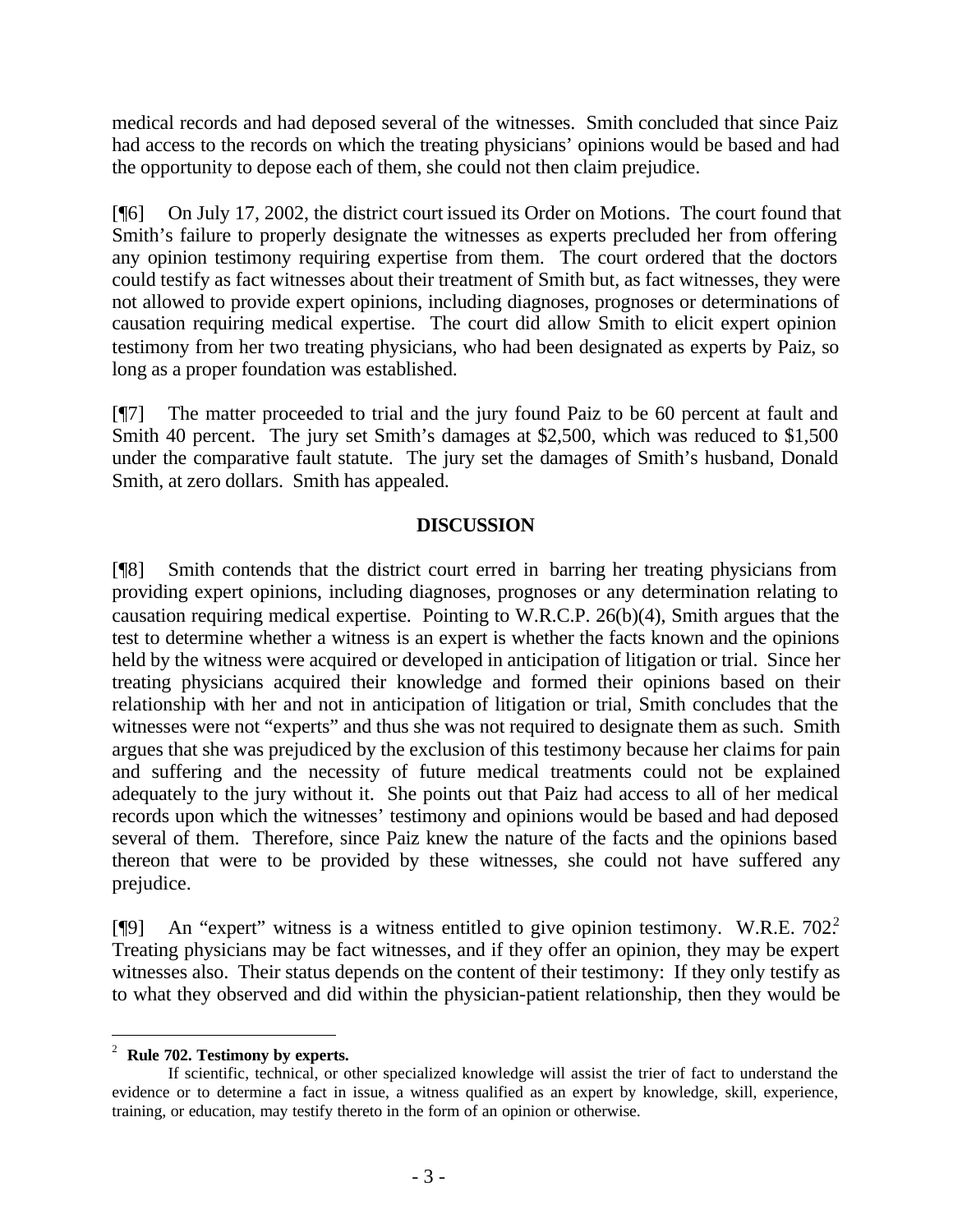fact witnesses; if, in addition to testifying to the facts, the treating physicians offered an opinion, then they would be expert witnesses.

[¶10] What distinguishes a treating physician when testifying as an expert from an expert retained in anticipation of litigation or for trial is not the content of his or her testimony, "but the context in which he became familiar with the plaintiff's injuries that were ultimately the subject of litigation, and which form the factual basis for the medical opinion." *Schreiber v. Estate of Kiser*, 989 P.2d 720, 723 (Cal. 1999). The distinction between a treating physician and a retained expert is important only within the context of the discovery process. Rule  $26(b)(4)$  carves out an exception to the general rules established by Rules  $26(a)$  and  $26(b)(1)$ with respect to expert opinion testimony acquired or developed in anticipation of litigation. *Chakales v. The Hertz Corporation* 152 F.R.D. 240 (N. Dist. Ga. 1993). Experts, such as treating physicians, who have information that was not developed or acquired in anticipation of litigation are subject to the general discovery provisions of Rules 26(a) and 26(b)(1). Rule 26(b)(4) provides limitations on the discovery of information from experts who acquired their knowledge specifically in anticipation for litigation or for trial. The Rule provides different standards for discovery when the retained expert will be used as a trial witness, Rule  $26(b)(4)(A)$ , and when the retained expert was specifically employed for trial purposes but will not testify at trial, Rule 26(b)(4)(B). *See* 8 Charles Alan Wright, Arthur R. Miller & Richard L. Marcus, Federal Practice and Procedure: Civil 2d §§ 2029-34 (1994 & 2003 Supp.).

[¶11] The federal district court in the aforementioned *Chakales* decision addressed a similar argument to that posited by Smith here. That court observed:

> Rule 702 of the Federal Rules of Evidence describes an expert as one who has "scientific, technical, or other specialized knowledge [which] will assist the trier of fact to understand the evidence or to determine a fact in issue." Fed.R.Evid. 702. The rule provides further that "a witness qualified as an expert by knowledge, skill, experience, training or education, may testify thereto in the form of an opinion or otherwise". *Id.* Based on plaintiffs' description of the testimony expected to be given by the treating physicians listed in Attachment F-1 of the proposed Pretrial Order, plaintiffs clearly intend to elicit scientific opinion testimony, regarding a fact in issue, in order to assist the trier of fact, and intend to elicit such testimony from persons specially qualified to render such opinions.

> Based on the foregoing, the Court concludes that the treating physicians at issue are "experts" pursuant to the applicable rule of evidence and that Rule 26(b)(4) does not alter in any way the definition of "expert" for purposes of discovery. Indeed, even without an examination of case law, the clear language of the rule is at odds with plaintiffs' argument that it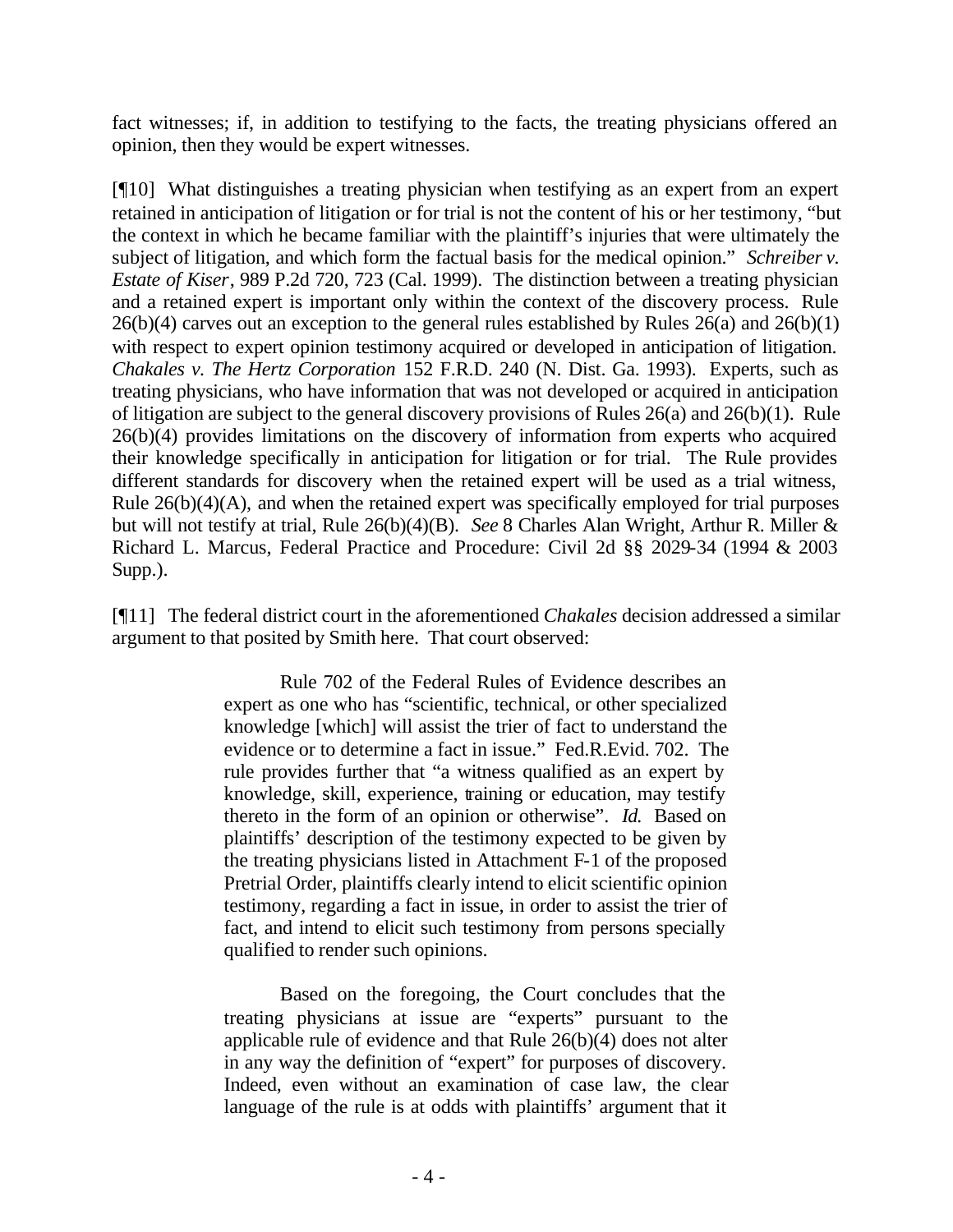limits the definition of an expert to one whose opinion was acquired or developed in anticipation of litigation. That is, Rule 26(b)(4) addresses discovery of the opinions of experts that are "otherwise discoverable" *and* that were "acquired or developed in anticipation of litigation." … By its own terms, the rule envisions the existence of experts whose opinions were not acquired or developed in anticipation of litigation.

*Chakales*, 152 F.R.D. at 245; *see also Clark v. Raty*, 48 P.3d 672 (Idaho 2002); and *Lee v. Knutson*, 112 F.R.D. 105 (N.D. Miss. 1986).

[¶12] In support of her position, Smith relies on our decision in *Wardell v. McMillan*, 844 P.2d 1052 (Wyo. 1992). In that case, the defendants appealed a district court protective order prohibiting them from deposing one of the plaintiff's treating physicians regarding his expert opinion on the issues of causation and standard of care. *Id*. at 1065-67. The protective order limited the scope of the treating physician's deposition to the factual circumstances related to the plaintiff's condition and treatment. The defendants argued that the doctor's expert opinion should have been discoverable because the plaintiff waived any privilege by filing suit. After holding that the treating physician's opinion was not privileged, we nevertheless upheld the protective order based upon the circumstances of the case including the fact that the plaintiff had never designated the doctor as an expert witness for trial which made it unnecessary for the defendants to depose him regarding his expert opinion for purposes of cross-examination. *Id*. at 1067. We also noted that the doctor was a treating physician who was not "retained or specially employed" by the plaintiff in anticipation of trial, so his expert testimony was not discoverable under Rule 26(b)(4)(B). *Id*.

[¶13] The *Wardell* case does not advance Smith's argument. Indeed, our decision in that case merely serves to highlight the distinction that Rule 26 draws between experts retained specifically in anticipation of litigation and other experts for discovery purposes. The treating physician was not designated by the *Wardell* plaintiff as an expert apparently because there was no intent to use the doctor as an expert witness during trial. The treating physician *could* have been an expert witness but the plaintiff simply chose not to utilize him as such. That fact distinguishes *Wardell* from the situation at hand where Smith clearly intended to use her treating physicians in an expert witness capacity.

[¶14] A treating physician is, by definition, an expert witness if asked to provide opinion testimony. Rule 26(b)(4) is irrelevant and inapplicable and does not provide any justification for Smith's failure to timely designate her treating physicians as experts. Rule 26(b)(4) does not somehow magically convert a treating physician offering opinion testimony into a lay witness. *Lee*, 112 F.R.D. at 107-08. The record shows that Smith intended to elicit expert medical testimony from her treating physicians relating to diagnoses, prognoses and causation. The district court's Scheduling Order required Smith to designate her expert witnesses and provide Paiz with a brief outline of the testimony of each expert by April 15, 2002. Smith failed to comply with the district court's order.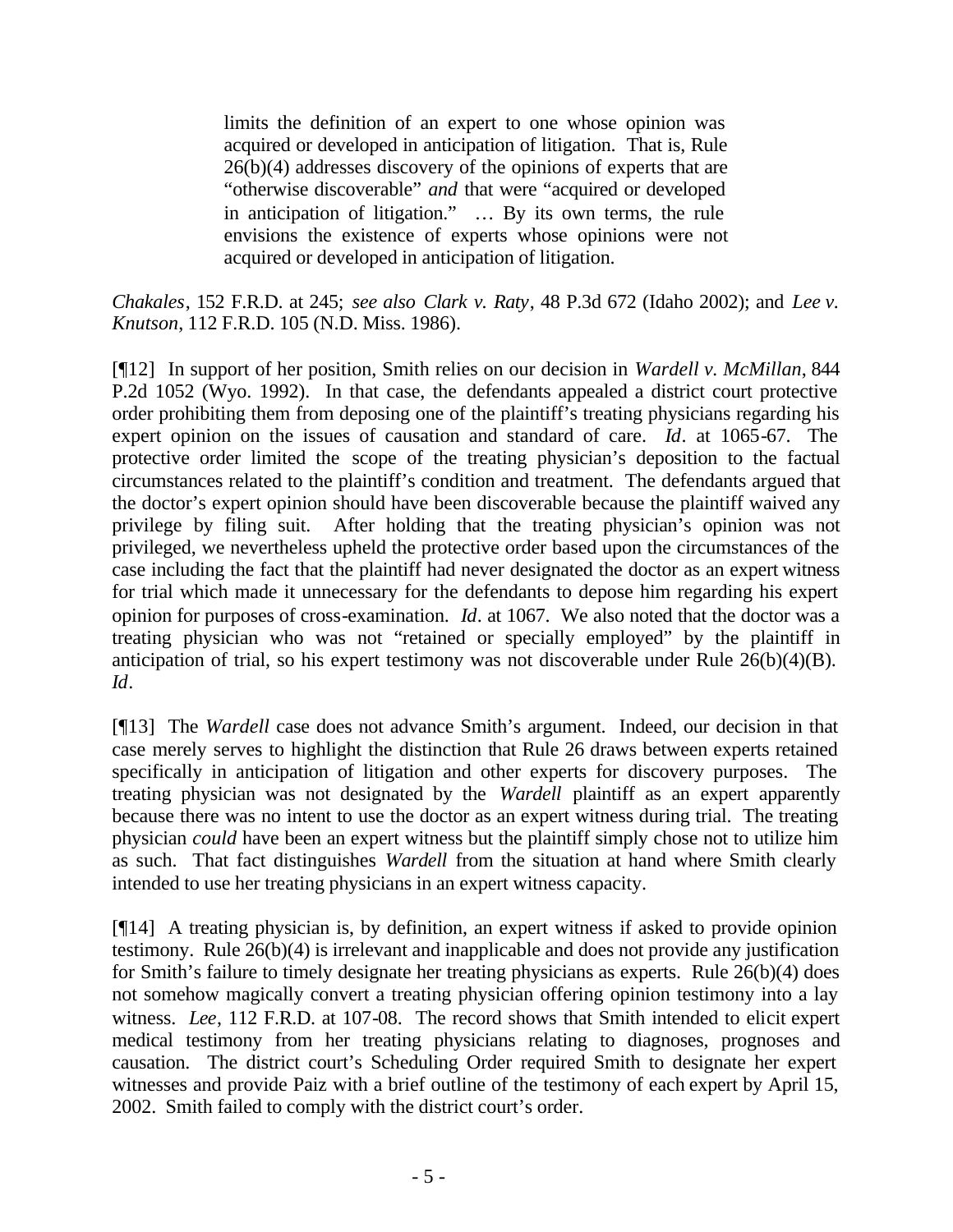[ $[15]$ ] The question that remains is whether the district court's remedy – the prohibition on the treating physicians from testifying as to their opinions and restricting them to factual testimony – was appropriate. A ruling on the admission or exclusion of expert witness testimony based on a violation of a pre-trial order is within the trial court's discretion, and we will not overturn the decision absent a showing of an abuse of that discretion. *Winterholler v. Zolessi*, 989 P.2d 621, 624-25 (Wyo. 1999); *Oukrop v. Wasserburger*, 755 P.2d 233, 237-38 (Wyo. 1988).

> "Judicial discretion is a composite of many things, among which are conclusions drawn from objective criteria; it means a sound judgment exercised with regard to what is right under the circumstances and without doing so arbitrarily or capriciously. *Byerly v. Madsen*, 41 Wash.App. 495, 704 P.2d 1236 (1985); *Vaughn v. State*, 962 P.2d 149, 151 (Wyo. 1998) (quoting *Martin v. State*, 720 P.2d 894, 897 (Wyo. 1986)).

*Winterholler*, 989 P.2d at 624-25 (quoting *Rogers v. State*, 971 P.2d 599, 601 (Wyo. 1999)). In *Winterholler*, we set out the following factors for consideration when determining whether a party's supplementation of its disclosures after the conclusion of expert discovery is fair under the circumstances:

- (1) whether allowing the evidence would incurably surprise or prejudice the opposing party;
- (2) whether excluding the evidence would incurably prejudice the party seeking to introduce it;
- (3) whether the party seeking to introduce the testimony failed to comply with the evidentiary rules inadvertently or willfully;
- (4) the impact of allowing the proposed testimony on the orderliness and efficiency of the trial; and
- (5) the impact of excluding the proposed testimony on the completeness of the information before the court or jury.

*Winterholler*, 989 P.2d at 628 (citing *Dada v. Children's National Medical Center*, 715 A.2d 904, 909 (D.C. 1998)). The decision from which we adopted these factors explained their application:

> The development of this list of factors represented an attempt to strike a balance between the "concern for judicial economy" and the "strong judicial and societal preference for determining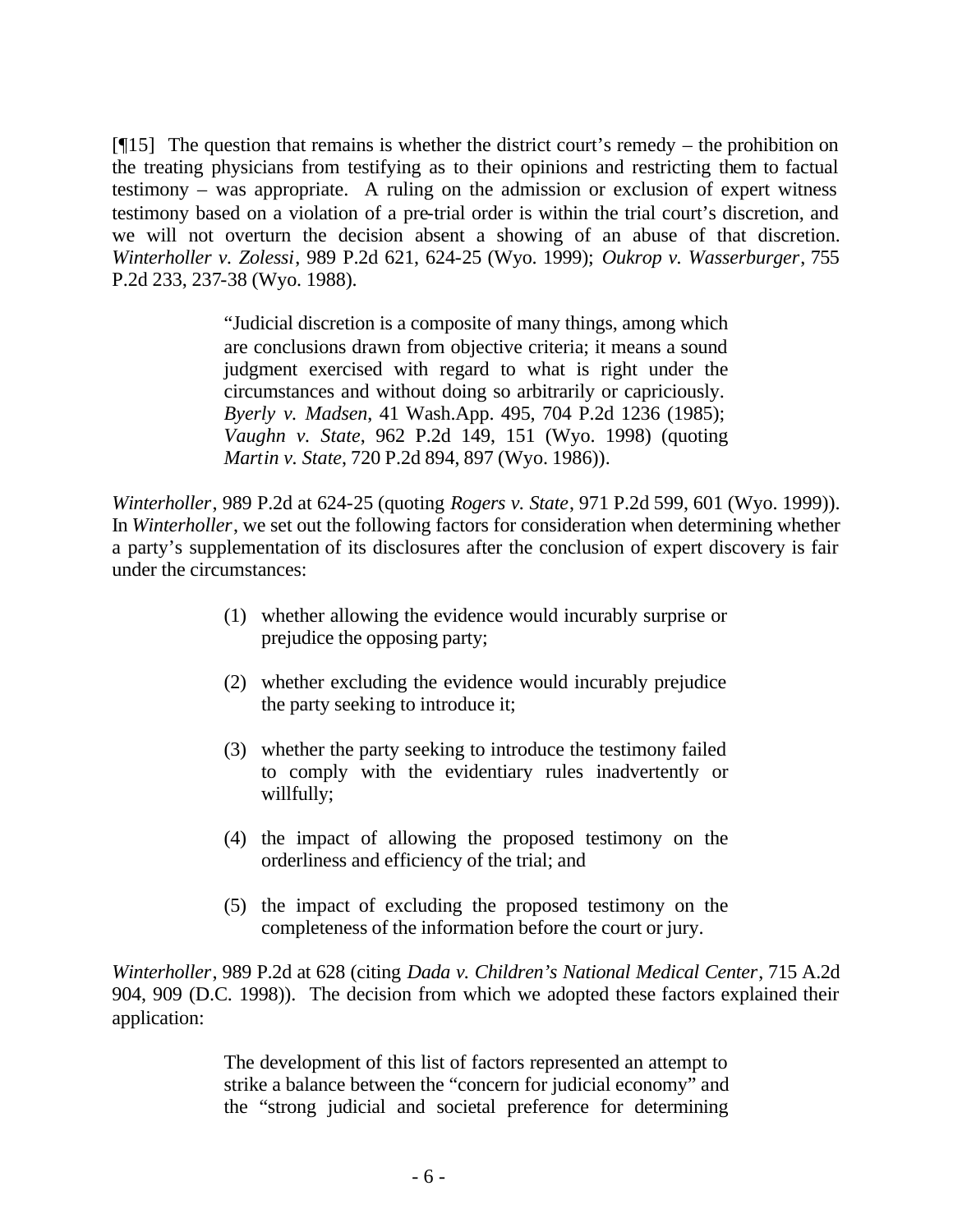cases on the merits." [*Abell v. Wang*, 697 A.2d 796, 800 (D.C. 1997)] (citing *Johnson v. Lustine Realty Co.*, 640 A.2d 708, 709 (D.C. 1994)). … The list is not exclusive. The trial court may consider other factors that affect the balance in question, taking into account the status of the case at the time of the request to reopen [discovery]. For example, the third factor's reference to failure to comply with "evidentiary rules" does not preclude the court from considering failure to comply with other procedural requirements. Similarly, the fourth consideration can be expanded to consider the orderliness and efficiency of not only the trial itself but also the court's overall handling of the case and, in appropriate situations, of the court's calendar. In particular cases or circumstances, other factors may come into play. [Footnote omitted]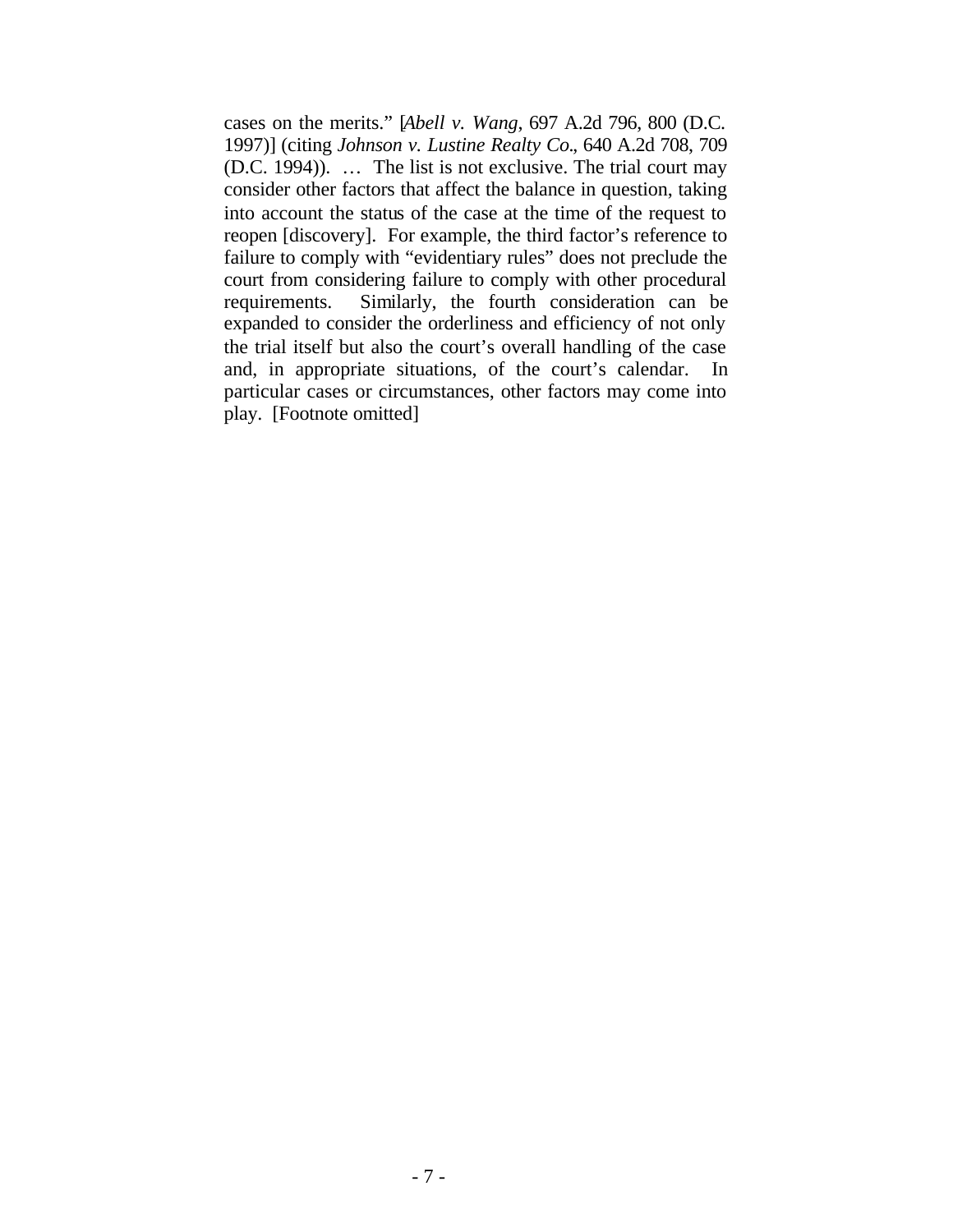… Within the analysis of "willfulness," for example, the court may consider the reasonableness of the party's explanation for failing to meet the deadline, as well as any pattern of noncompliance. *See Abell, supra*, 697 A.2d at 802-03 (explaining that the plaintiff in that case "had no prior history as a dilatory plaintiff"). In addition, when considering whether allowing the evidence would incurably surprise or prejudice the opposing party, the court may consider the behavior of the opposing party in complying with scheduling orders. Parties who have missed deadlines and been lax in complying with the scheduling orders themselves may have a difficult time convincing the court that they will be prejudiced by a delay caused by the opposing party, while parties who have been diligent in maintaining the schedule will have a stronger argument for prejudice. *See Abell, supra*, 697 A.2d at 802 ("The fact that defendants filed their own witness list late further mitigates the prejudice attributable to [plaintiff].").

Finally, as we explained in *Abell*, although "the trial court still must consider 'the totality of circumstances' of each case," the more rigorous and formal track on which civil cases are now placed allows "the trial court [to] accord greater weight than previously allowed for prejudice caused by delay to the overall administration of justice." *Id.* (citing *Van Man v. District of Colombia*, 663 A.2d 1245, 1248 (D.C. 1995)). As this court has explained,

> [n]oncompliance with court orders and rules may cause the system to bog down and may adversely affect other litigants. When a plaintiff is personally responsible for this type of delay, he or she prejudices not only the defendant but also the ability of other persons – persons that are doing what is necessary to follow the rules  $-$  to utilize the system.

*Perry v. Sera*, 623 A.2d 1210, 1219 (D.C. 1993) (referring to a plaintiff's failure to comply with discovery orders).

*Dada*, 715 A.2d at 909-10. Keeping these considerations in mind, we turn to the question before us.

[¶16] The district court did not set out any reasons for its ruling restricting the trial testimony of Smith's undesignated experts. Ideally, the court should have done so. Nevertheless, support for the court's decision is clearly discernable from the record. In her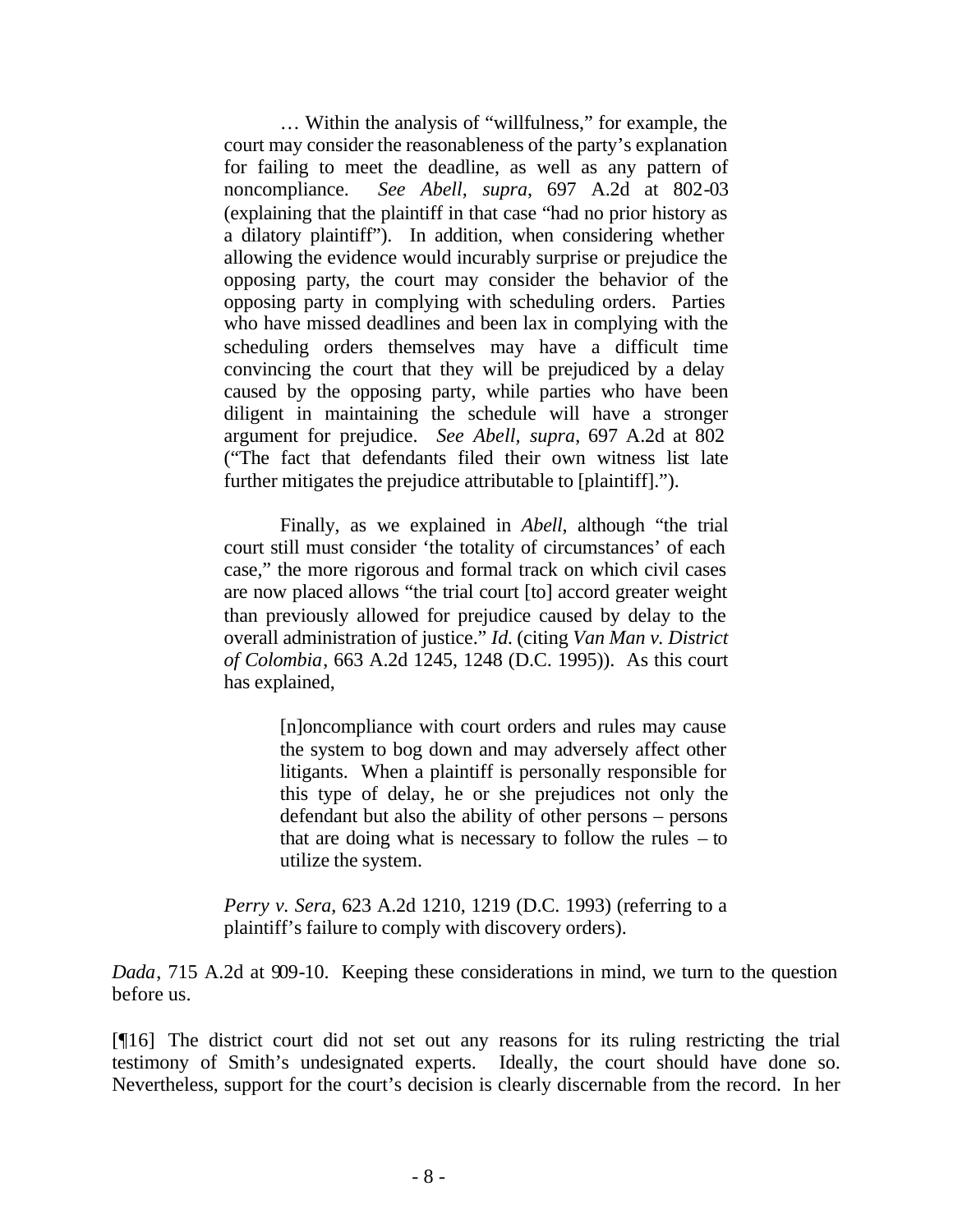Motion to Strike Witnesses, Paiz set out how Smith's failure to designate her treating physicians as experts would prejudice her:

> Counsel for Defendant made decisions with regard to who she would list as expert witnesses and decisions with regard to whether to conduct independent medical examinations based on Plaintiff's expert witness designation. Dr. Kanter [Smith's sole designated expert] gave his opinion that there were several injuries and complaints which the Plaintiff has which he could not say were related to the accident in question. Given Dr. Kanter's opinion, counsel for Defendant did not undertake any further discovery with regard to some of the unrelated problems which were treated by various doctors. Plaintiff has now listed in her Pretrial Memorandum medical care providers to give expert witness testimony, including opinions with regard to her current condition and prognosis for the future. It appears that she is going to use these witnesses to testify with regard to causation of the injuries.

> … It is unfairly prejudicial to now allow Plaintiff to designate five new expert witnesses which had not been previously designated and the Court should enter its Order striking said witnesses and disallowing any testimony from said witnesses.

Furthermore, in her Supplement to Motion to Strike Witnesses, Paiz noted that Smith had merely identified her treating physicians and indicated that they would provide expert testimony at trial but without setting forth a description of the substance of their testimony.

[¶17] The prejudice identified by Paiz is manifest on the record. Smith did not identify her treating physicians as experts within the time limits established by the Scheduling Order. Smith did not file a motion to allow a late designation of these witnesses on her volition and identified them only in response to an interrogatory from Paiz. Smith never provided a "brief outline of the testimony" expected from her treating physicians as required by the Scheduling Order. Furthermore, Smith's intent to use these witnesses as experts was not disclosed to Paiz until she filed her Pretrial Memorandum on June 21, 2002, barely a month before the scheduled trial date of July 30, 2002. To require Paiz to prepare for the testimony of *six* additional experts within the time remaining for trial would be to impose an extraordinary and unreasonable burden upon her. In contrast to the prejudice Smith's failure to timely designate her expert witnesses caused Paiz, the prejudice to Smith from the district court's decision to restrict testimony from those witnesses was slight. The court's order allowed the treating physicians to testify as fact witnesses. Furthermore, Smith still had the testimony of her designated expert, and the court's order allowed Smith to use two of her other treating physicians who had been designated as experts by Paiz, so long as she laid the proper foundation.